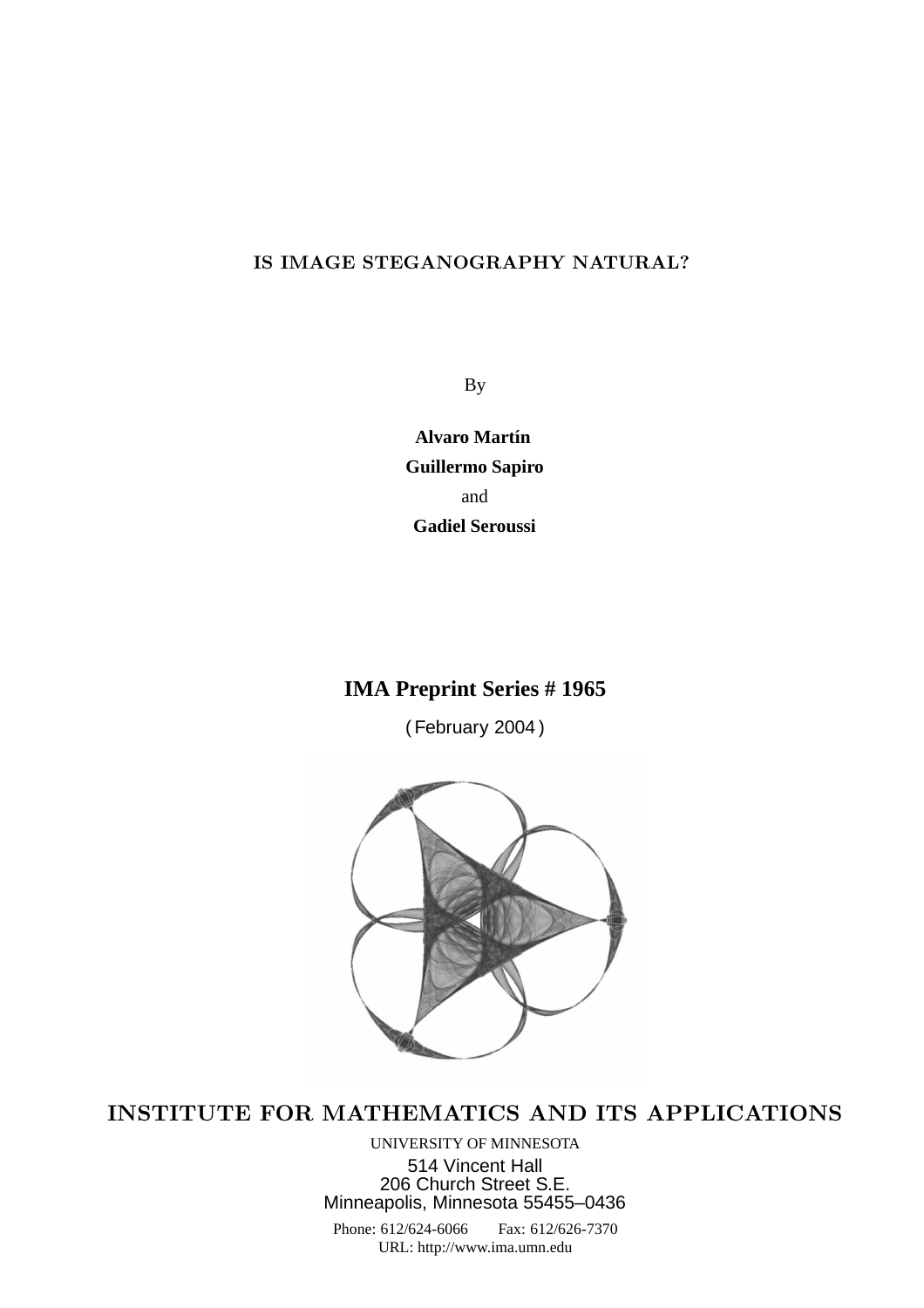# Is Image Steganography Natural?

\* Alvaro Martín! Guillermo Sapiro! and Gadiel Seroussi

### **Abstract**

Steganography is the art of se
ret ommuni
ation. Its purpose is to hide the presen
e of information, using for example images as overs. We experimentally investigate if stego-images, bearing a second contract of the statistics and contract and results purpose, we use of the statistic on the statisti
s of natural images and investigate the ee
t of some popular steganography te
hniques. We found that these fundamental statisti
s of natural images are, in fa
t, generally altered by the hidden \non-natural" information. Frequently, the hange is onsistently biased in <sup>a</sup> given dire
tion. However, for the lass of natural images onsidered, the hange generally falls within the intrinsi variability of the statisti
s, and thus does not allow for reliable determine the data hiding the data hiding process is the data hiding the complete  $\mathcal{L}_\mathbf{r}$ onsequen
es both in the art of steganography and in the mathemati
al modeling of natural images.

Index Terms— Steganography, Information Hiding, Image Models, Natural Images.  $EDICS$  = 5-AUTH Authentication and Watermarking.

# 1 Introduction

In steganography, we study techniques to achieve secret communication between two parties that are interested in hiding not only the content of a secret message but also the act of communicating it. To this aim, steganography algorithms ("stego algorithms") embed the secret information into different types of "natural" cover data like sound, images, or video. The resulting altered data is referred to as *stego-data* and it must be perceptually indistinguishable from its natural cover. On the other hand, *stego-analysis* seeks to analyze (possibly altered) cover data to decide whether a message has been embedded in it or not. Thus, the problem can be seen as one of classification into two lasses, namely, natural and stego-data.

In this paper we focus on the use of natural images, i.e., images that appear naturally in "real world" photographic scenes, as covers, and study how several recently proposed statistical models can be used for stego-analysis. We also experiment with basic statistics based on wavelet coefficients and block discrete cosine transform coefficients, exploiting (partial) knowledge of the data hiding

This work is partially supported by the Office of Naval Research grants N000140310399 and N000140310176, by the Presidential Early Career Award for Scientists and Engineers (PECASE), and a National Science Foundation CAREER Award.

<sup>&#</sup>x27;Instituto de Computación, Facultad de Ingenieria, Universidad de la Republica, Montevideo, Uruguay. Work done while the author was with Information Theory Resear
h, Hewlett-Pa
kard Laboratories, Palo Alto, CA 94304, and Ele
tri
al and Computer Engineering Department, University of Minnesota, Minneapolis, MN 55455.

<sup>z</sup> Ele
tri
al and Computer Engineering and Digital Te
hnology Center, University of Minnesota, Minneapolis, MN 55455.

<sup>x</sup> Information Theory Resear
h, Hewlett-Pa
kard Laboratories, Palo Alto, CA 94304.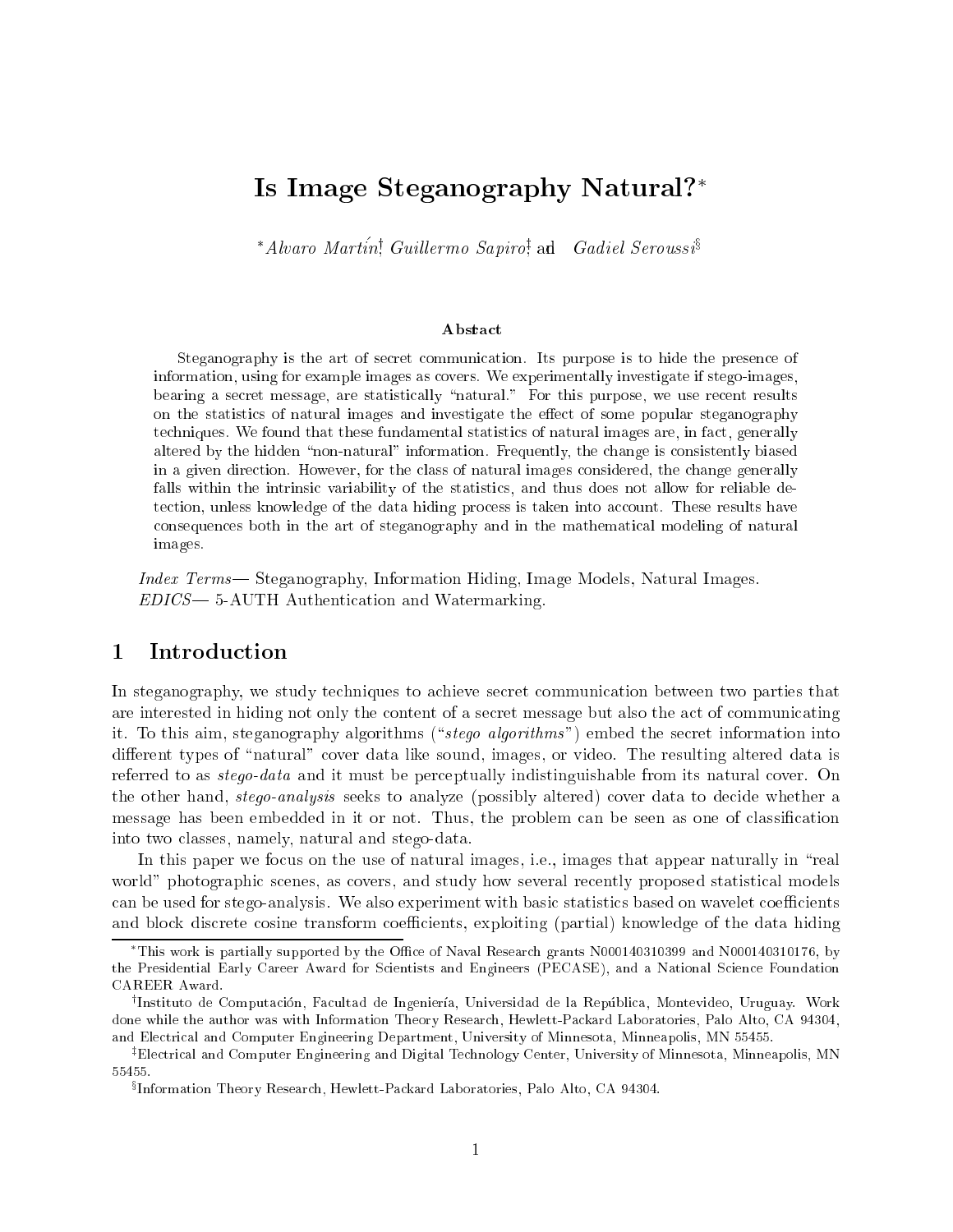technique. The goal then is to investigate if the act of embedding (hiding) a "non-natural" message into a "natural" image, changes some of the basic statistics of the image, thereby allowing for the detection (but not necessarily interpretation) of the presence of a hidden message. For instance, we will show that a model for the distribution of the differences between adjacent pixels, which fits natural images very accurately, is not a good model for images altered by one of the stego algorithms in S-Tools [1], a popular package we included in our experiments. Other algorithms, like Jsteg [2], however, do not significantly violate this property.

While previous works,  $[3, 4]$ , had focused on rather simple image statistics, in  $[5]$ , the authors proposed a stego-analysis technique based on image quality metrics while, in  $[6, 7]$ , Farid proposed a technique based on high order statistics of wavelet coefficients. Recently, in  $[8]$ , a stego algorithm invulnerable to Farid's technique was introduced. This algorithm is a modified version of the Histogram-Preserving Data Mapping  $(HPDM)$  [9], and we will refer to it as MHPDM.

One of the main conclusions of this work is that embedding a stego message generally alters the studied statistics of its cover image. Moreover, in some cases, the hidden data causes a consistent bias in some of the statistical parameters. On the other hand, the effect is often not sufficient to "move" a significantly large set of images beyond what may be considered natural according to the studied statisti
al models, when the analysis is independent of the stego algorithm used. As we demonstrate below, better results, including statistically significant discrimination between natural and stego-images, an be obtained when (partial) knowledge of the stego algorithm is used in the analysis.

The remainder of this paper is organized as follows. Section 2 briefly describes the steganography algorithms that are onsidered in our experiments, and Se
tion 3 introdu
es the models of natural images that are tested for sensitivity to steganography. Section 4 describes the general setting for the experiments, the specifics of each experiment, and the results obtained. Finally, the conclusions on the results, and dire
tions for future resear
h, are summarized in Se
tion 5.

# 2 Steganography Algorithms

We consider three different stego algorithms in our experiments: Jsteg  $[2]$ , the above mentioned MHPDM [8], and one of the algorithms in S-Tools [1]. Jsteg embeds a message in the least significant bit of JPEG DCT coefficients. The algorithm selected in S-Tools admits 8-bits palletized images (256 olors) as inputs, and maintains this range throughout pro
essing. The algorithm operates in two stages. First it reduces the number of entries in the color palette of the cover image, and then it embeds a message in the least significant bits of the three RGB components, without expanding the number of colors beyond 256. Note of course that, as each RGB component of each pixel is altered independently, this technique is not directly suitable for gray images since it can be detected by simply observing that some colors in the color palette are not exactly gray. We experimented with this algorithm as an example of a scheme operating in the space domain. To study the effects of S-Tools purely on image statisti
s (our main fo
us in the paper), the mentioned olor-shift issue was bypassed by transforming RGB stego-images back to gray scale, taking the rounded luminance of ea
h pixel.

The MHPDM algorithm [9], as well as its predecessor HPDM  $[8]$ , works by altering the least significant bit of a subset of the JPEG DCT coefficients of an image. If the 64 coefficients of each DCT block are indexed from zero following the usual zig-zag order [10], only coefficients 1 through 20 are candidates for modification. The rest are left untouched, since values of coefficient with index 0 (DC) are far from being independent, and coefficients 21 through 63 are highly quantized during the JPEG pro
ess.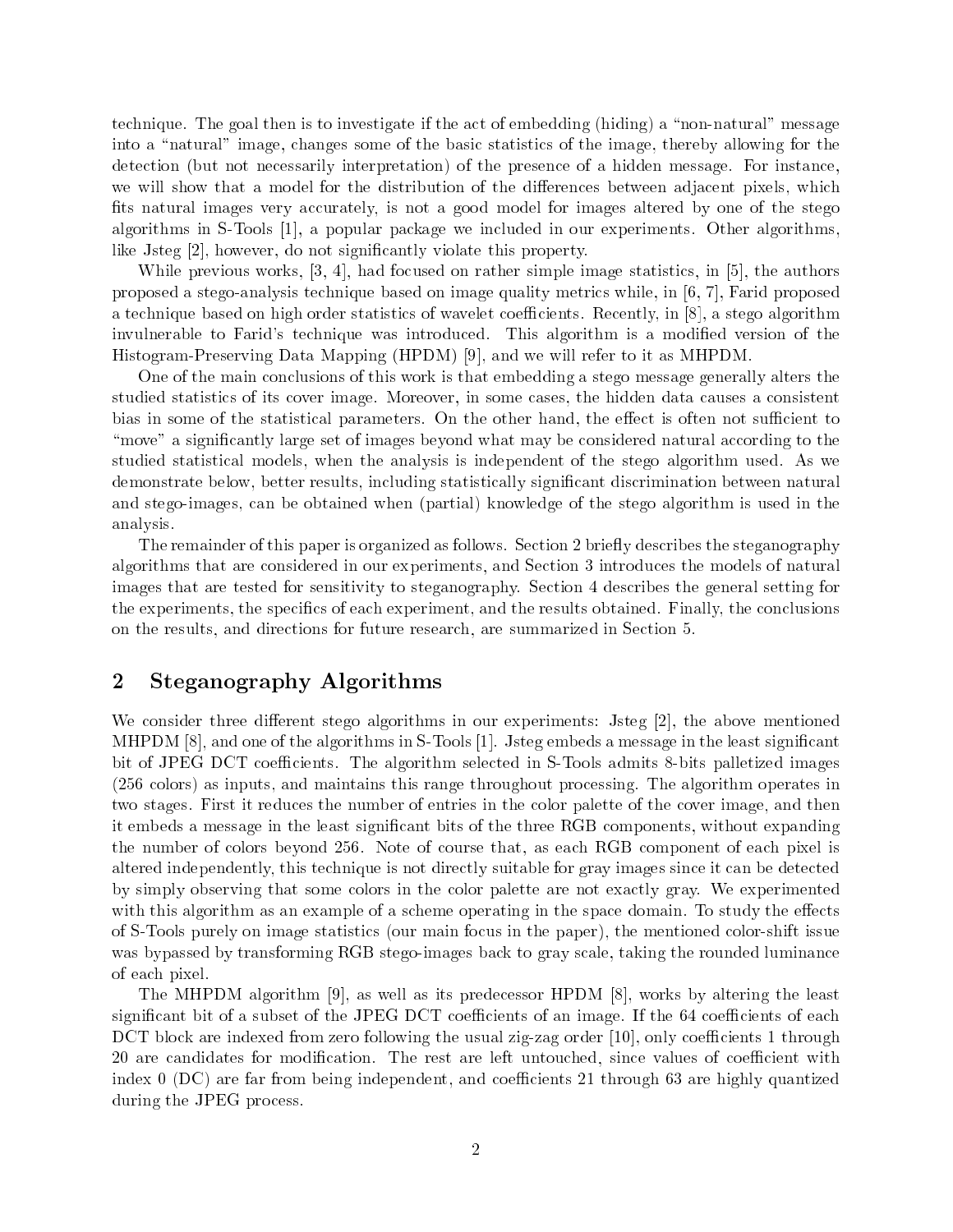Both MHPDM and HPDM preserve the zero-order histograms of each DCT frequency independently. Denoting by  $x_{i,j}$  the value of DCT coefficient j at block i for a given image I, and  $x'_{i,j}$ . . the corresponding value for a stego linage I with cover I, the histograms of  $\{x_{i,j}\}$  and  $\{x_{i,j}\}$  are preserved for all fixed  $j$  in the range 0.63. In order to do that, it is necessary that the message bit stream to be embedded in the *j*-coefficients has the same memory-less empirical distribution as  $\{lsb(x_{i,j})\}$ , where  $lsb(x)$  denotes the least significant bit of x. This is done by assuming that the input message  $b$  has approximately as many zeros as ones, and processing it with an entropy decoder designed for  $P(v_i = 1) = P(vov(x_{i,j} = 1),$  the latter denoting the mentioned empirical distribution of the least significant bit of the  $j$ -th DCT coefficient. The value of this probability is included with the coded data, to allow for lossless decoding of the hidden data. In [8], the authors showed certain weakness of the HPDM algorithm with respect to Farid's stego-analysis (which is based on statistics of wavelets coefficients), and observed that it could be avoided by not modifying coefficients with values 0,1 and -1. This modification constitutes basically the MHPDM algorithm that we use in our experiments.

#### Models of Natural Images 3

Our experiments are based on statistics based on wavelet coefficients, block discrete cosine transform coefficients and three recently proposed statistical models of natural images. These models, which are briefly described below, reflect in general properties that are more global than those used in earlier stego-analysis works.

## 3.1 Areas of Conne
ted Components Model

In  $[11, 12]$ , it is observed that the distribution of the areas of connected components of bilevel (thresholded) images follow a power law which depends on just two parameters, an exponent  $\alpha$  and a scaling factor C. More precisely, consider an image I whose gray levels are between 0 and N. For an integer  $k$ , define the bilevel (thresholded) images

$$
I_l(i,j) := \begin{cases} 1 & \text{if } (l-1)\frac{N}{k} \le I(i,j) \le l\frac{N}{k}, \\ 0 & \text{otherwise.} \end{cases}
$$

In [11, 12], the authors found that the total number  $f(a)$  of connected components of the bilevel images  $I_l$  with area a is

$$
f(a) \approx Ca^{\alpha}
$$

Furthermore, it was experimentally found and theoretically justified [12] that the exponent  $\alpha$ is close to  $-2$  for natural images. We refer to this model as the Areas Model. We should note that this is a strongly non-lo
al statisti
al model, sin
e it looks at areas and at all bilevel images simultaneously. This is in sharp contrast with models based on individual pixels statistics, which were ommon in earlier works.

## 3.2 Adja
ent Pixel Values Model

In [13, 14, 15], a statistical model for the horizontal derivative  $I_x=\frac{\partial}{\partial x}$  of an image  $I$  is introduced. Based on the *transported generator model* [16], the authors model an image as a random number of profiles of the same object and each pixel is obtained as a linear combination of these profiles. weighted randomly. Mathemati
ally,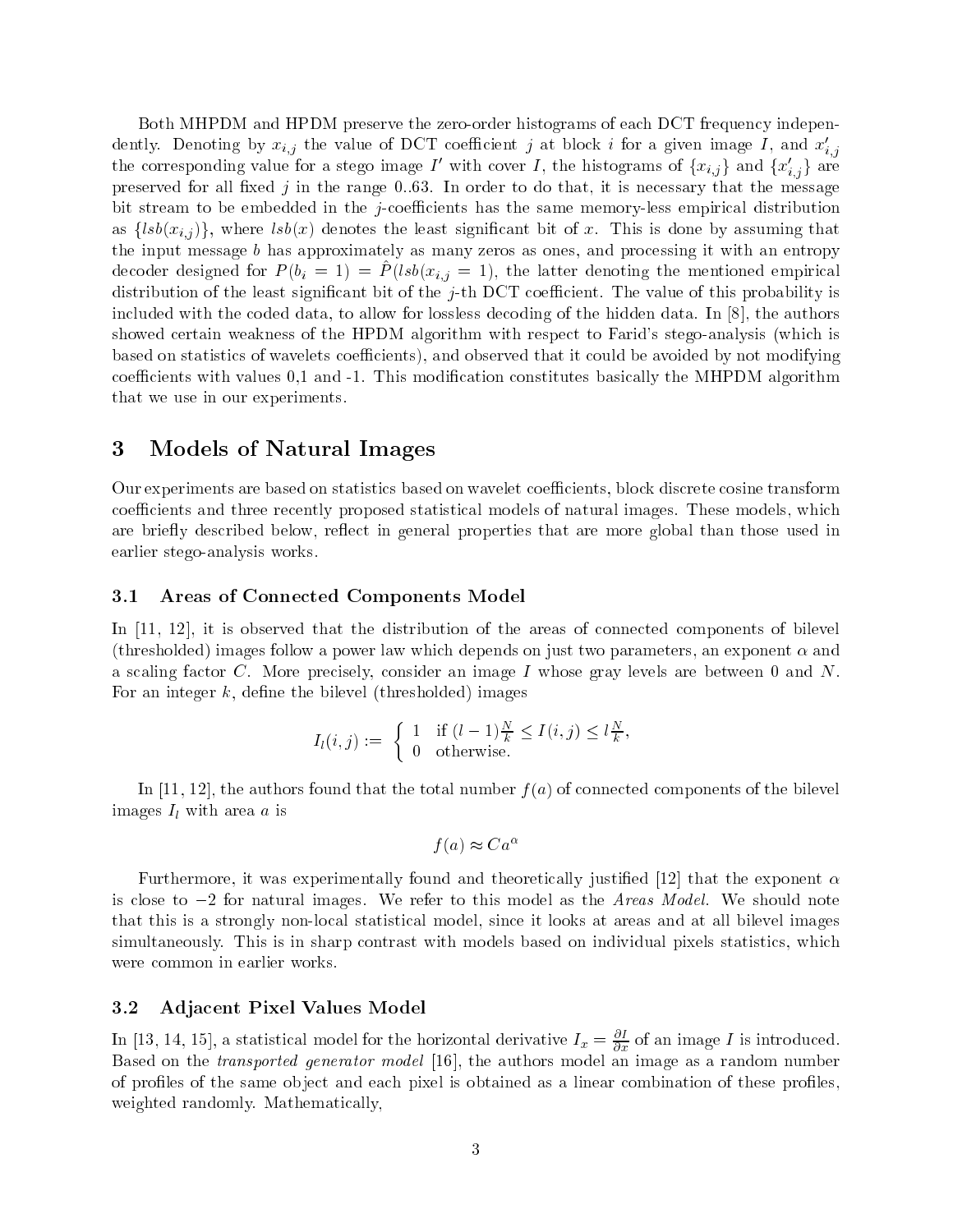$$
I(z) = \sum_i a_i g(z - z_i)
$$

where  $z$  and  $z_i$  are coordinates in  $\mathbb{R}^2$  denoting a pixel location and an object prome location respectively, g is the profile of an object, and the coefficients  $a_i$  are random weights. Locations  $z_i$  are modeled as samples from a 2D Poisson process with uniform intensity, and weights  $a_i$  are modeled as independent and identically distributed (IID), also independent of the  $z_i$ -s.

Under this model and certain assumptions on  $u(z) = \sum_i g_x^2(z - z_i)$ , the authors show that the probability density function of  $I_x$  is

$$
f(t) = \frac{1}{\sqrt{\pi}\Gamma(p)} \left(\frac{c}{2}\right)^{-\frac{p}{2}-\frac{1}{4}} (2)^{-p+\frac{1}{2}} t^{p-\frac{1}{2}} K_{p-\frac{1}{2}}(\sqrt{\frac{2}{c}}t), \text{ for } p > 0,
$$

where K is the modified Bessel function,  $\Gamma$  is the Gamma function, and p and c are two parameters referred to as *shape parameter* and *scale parameter* respectively. Furthermore, they show that p and  $c$  satisfy

$$
p = \frac{3k_1^2}{k_2}, \quad c = \frac{k_2}{3k_1}
$$

where  $\kappa_1 = E[I_{\bar{x}}]$  and  $\kappa_2 = E[I_{\bar{x}}]$ .

Notice that given an image  $I$ , one can approximate  $I_x$  as the difference between adjacent pixel values and estimate  $k_1$  and  $k_2$ , obtaining thereby an estimate of  $f(t)$ . We will refer to this model as the PC Model.

#### Laplacian Distribution Model 3.3

In  $[17]$ , the author reports on an empirically observed property of natural images referred to as Differentially Laplacian. It is observed that for a reasonably small constant  $k$ , and any fixed set of  $\kappa^-$  coemcients adding up to 0, the linear combination of  $\kappa^-$  pixel intensities in a  $\kappa \times \kappa$  square, using these  $\kappa^-$  coemcients as weights, tends to exhibit a Laplacian-like distribution for natural images (this is related to the well known Laplacian distribution of prediction errors in image coding  $[18]$ ).

# 4 Experimental Results

## 4.1 Experimental Setting

For all experiments we used gray scale  $1536 \times 1024$  natural images from Van Hateren's data base.<sup>1</sup> The 12-bits pixel values of all images are proportional to the light intensities in the s
enes; however, the multiplying constant need not be the same for different images. In experiments where this disparity might affect the statistics of interest, we follow [19], and use *log-contrast* images. In the  $\log$ -contrast image of I, the pixel at location  $(i, j)$  is calculated as  $\log^+(1(i, j)) = E(\log^+(1))$ , where  $\log^+(x) = \log(x+1)$ , and  $E(f(T))$  denotes the arithmetic mean of  $f(I(i, j))$  when  $(i, j)$  ranges over all pixel coordinates in the image.<sup>2</sup> Cases where  $log$ -contrast was used will be explicitly identified in the sequel.

We experimented with a subset, which will be denoted  $\mathcal{I}$ , of 1400 images from the Van Hateren's data base. From this set of images we generated Jsteg and MHPDM stego images by first reducing the number of gray levels to a maximum of 256 (scaling by  $255/max(I)$  and rounding) and then

<sup>1</sup> http://hlab.phys.rug.nl/imlib/index.html

<sup>-</sup>log+ is used to avoid problems with the logarithm of zero. The slight effect of this blas on eliminating the constant multiplier of the light intensity is secondary for the cases of interest.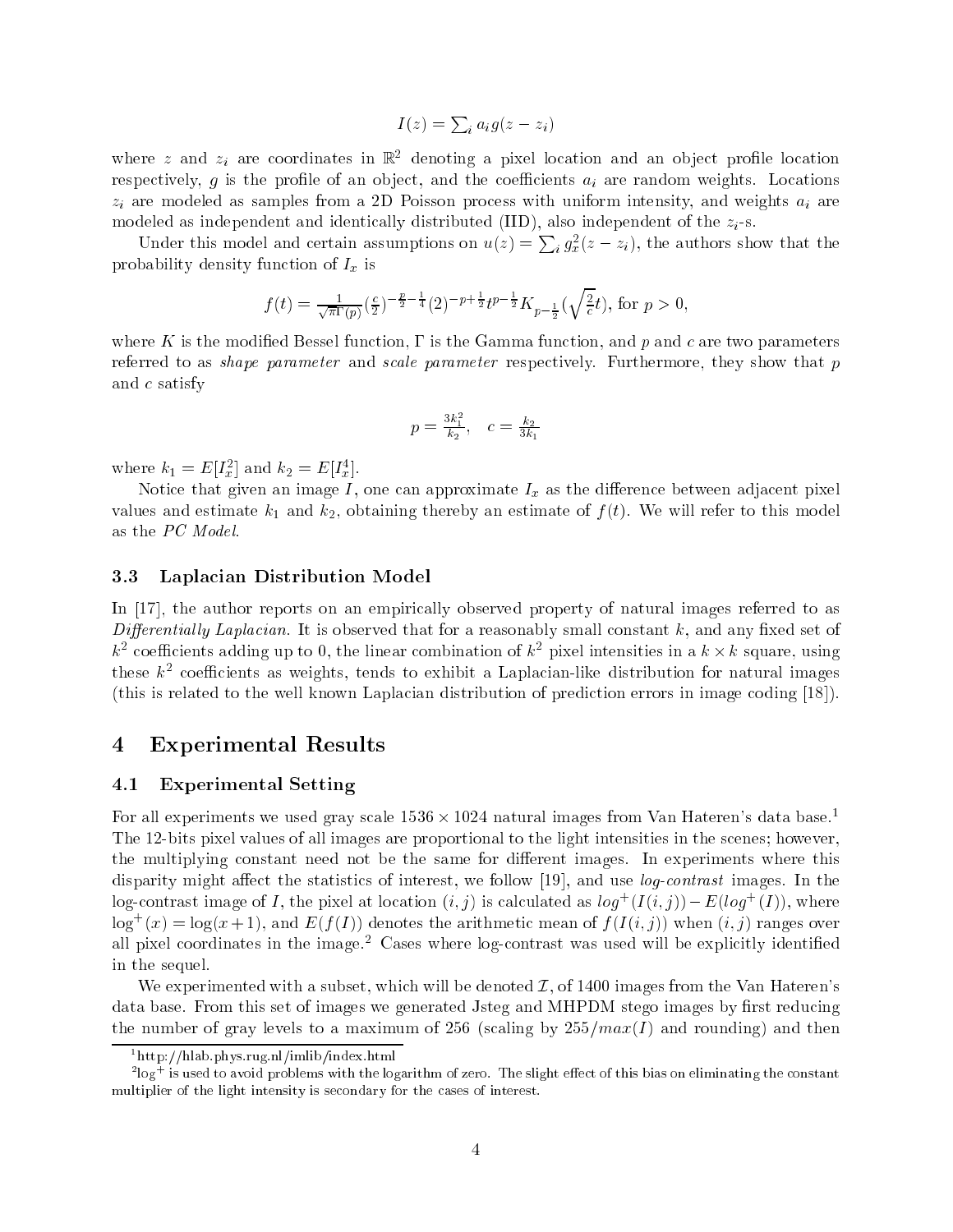compressing with JPEG and embedding a random message in JPEG DCT coefficients during the process.<sup>3</sup> For MHPDM in particular, the message satisfied  $P(b_i = 1) = \hat{P}(lsb(x_{i,j} = 1))$  for every coefficient index  $j = 1..20$ . The amount of information embedded was always the maximum allowed by the image, i.e., a message as long, in bits, as the number of coefficient values suitable for modification according to the stego algorithm. When we used S-Tools to generate stego data. we also started from a 256 gray level version of the original image and adjusted the length of the embedded message to avoid visually perceptible artifacts. The amount of information embedded in an image in this case was significantly smaller than for the Jsteg or MHPDM counterparts. The S-tools images were always converted back to gray level images before computing statistics, by working on the image formed by the rounded luminance.

Since JPEG lossy compression may affect image statistics, when analyzing results for Jsteg and MHPDM we always compare stego images to clean *JPEG images*, i.e., images with no message embedded but that have been lossily compressed with JPEG (again reducing the number of gray levels to a maximum of 256 and using the same software and settings as for Jsteg and MHPDM). Similarly, we use the term *bitmap image* to refer to an image with no information embedded but whose number of gray levels has been reduced to a maximum of 256.

Some experiments rely on estimations of mean  $(\mu)$ , standard deviation  $(\sigma)$ , skewness  $(\gamma_1)$  and kurtosis ( $\beta_2$ ) of a random variable X based on an observed sample  $x_1...x_n$ . The skewness and kurtosis of X are defined (see e.g. [20]) as

$$
\gamma_1 = \frac{E(x-\mu)^3}{\sigma^3}; \quad \beta_2 = \frac{E(x-\mu)^4}{\sigma^4}
$$

We use estimators respectively calculated as

$$
\bar{\mu} = \frac{\sum_{i=1}^{n} x_i}{n}; \ \bar{\sigma} = (\frac{1}{n} \sum_{i=1}^{n} (x_i - \bar{\mu})^2)^{1/2}; \ \bar{\gamma}_1 = \frac{\frac{1}{n} \sum_{i=1}^{n} (x_i - \bar{\mu})^3}{\bar{\sigma}^3}; \ \bar{\beta}_2 = \frac{\frac{1}{n} \sum_{i=1}^{n} (x_i - \bar{\mu})^4}{\bar{\sigma}^4}
$$

where  $x_i$  ranges over all data values of interest.

#### 4.2 Experiments

We now describe several experiments involving the different stego algorithms and natural image statistical models described above. We also present some additional experiments targeting MHPDM stego-analysis in particular. In this case, we include also an analysis of wavelet and DCT coefficients.

#### $4.2.1$ **Areas Model Parameters**

We explore the effect of stego algorithms on the values  $(\alpha, C)$  of the Areas Model parameters. We observe that the power law holds in bitmap, JPEG, and stego images and, although the parameter values are often modified for individual images, they generally remain in the (relatively large) range of values observed for natural images. Thus, the variation does not allow us to clearly distinguish between natural and stego images. Moreover, there is not a clear bias effect, meaning that in contrast with other models (see below), this characterization of natural images is mostly "randomly" modified by the stego process. Figure 1 shows the distribution of connected components areas of a particular image from  $\mathcal I$  as bitmap, JPEG, and covering a message embedded with Jsteg and S-Tools. We observe that the plots are very close and the values of the exponent  $\alpha$  for the best linear fitting in each case are  $-2.09, -2.06, -2.05,$  and  $-2.06$ , respectively. Figure 2 shows.

 $3$ Jsteg and our implementation of MHPDM are both based on source code from the Independent JPEG Group's JPEG software, http://www.ijg.org/. We set the parameter quality setting to 75%.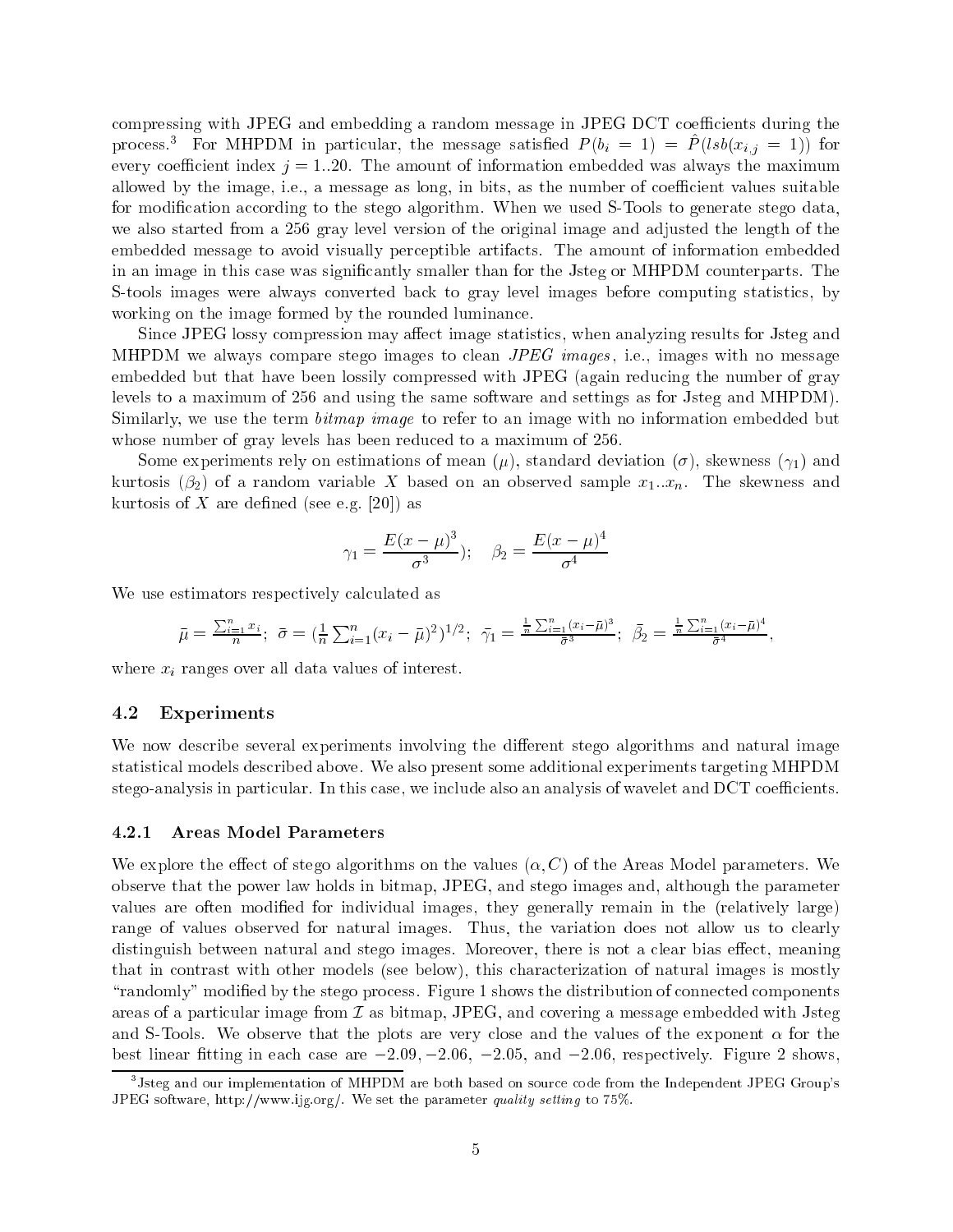

Figure 1: Distribution of connected components areas for four versions of the same image, with and without hidden message. We observe that the exponential distribution is observed both by the original and the stego images, thereby limiting the use of this model for stego-analysis.

enclosed in a rectangular frame, parameters values for a particular image from  $\mathcal I$  as bitmap, JPEG. and covering a message embedded with MHPDM, Jsteg and S-Tools, together with a cloud of points obtained plotting parameters values for a subset  $\mathcal{I}_{1000}$  of 1000 JPEG images from  $\mathcal{I}$ . The variation resulting from embedding a message is rather small as ompared to the universe of observed values.

### 4.2.2 PC Model Parameters

This model has been found to fit accurately the distribution of differences between adjacent pixels. The model would be appropriate for classification if the observed fit deteriorated for stego images. Figure 3 shows the model fit for a given JPEG image, and the same image including a message embedded with MHPDM, Jsteg and S-Tools, respectively. As observed in the figure, Jsteg and MHPDM do not produ
e a noti
eable departure from the model. However, the algorithm from Stools does, and an image bearing a message embedded using this algorithm an easily be dete
ted by observing the histogram of differences between adjacent pixels and its discrepancy with the model.

Figure 4 shows parameters values for the same four variations of the same image as Figure 3, and also the bitmap representation, immersed in a loud of points obtained for parameters values of the subset  $\mathcal{I}_{1000}$  of 1000 JPEG images from  $\mathcal{I}$ . Except for the values obtained for S-Tools, the rest, enclosed in a rectangular frame, show small differences as compared to the range of different values observed on JPEG images.

A closer examination of the effect on the whole data set  $\mathcal{I}_{1000}$  reveals that the parameter p is altered in a consistent direction by the MHPDM algorithm, i.e., in more than  $95\%$  cases of 1000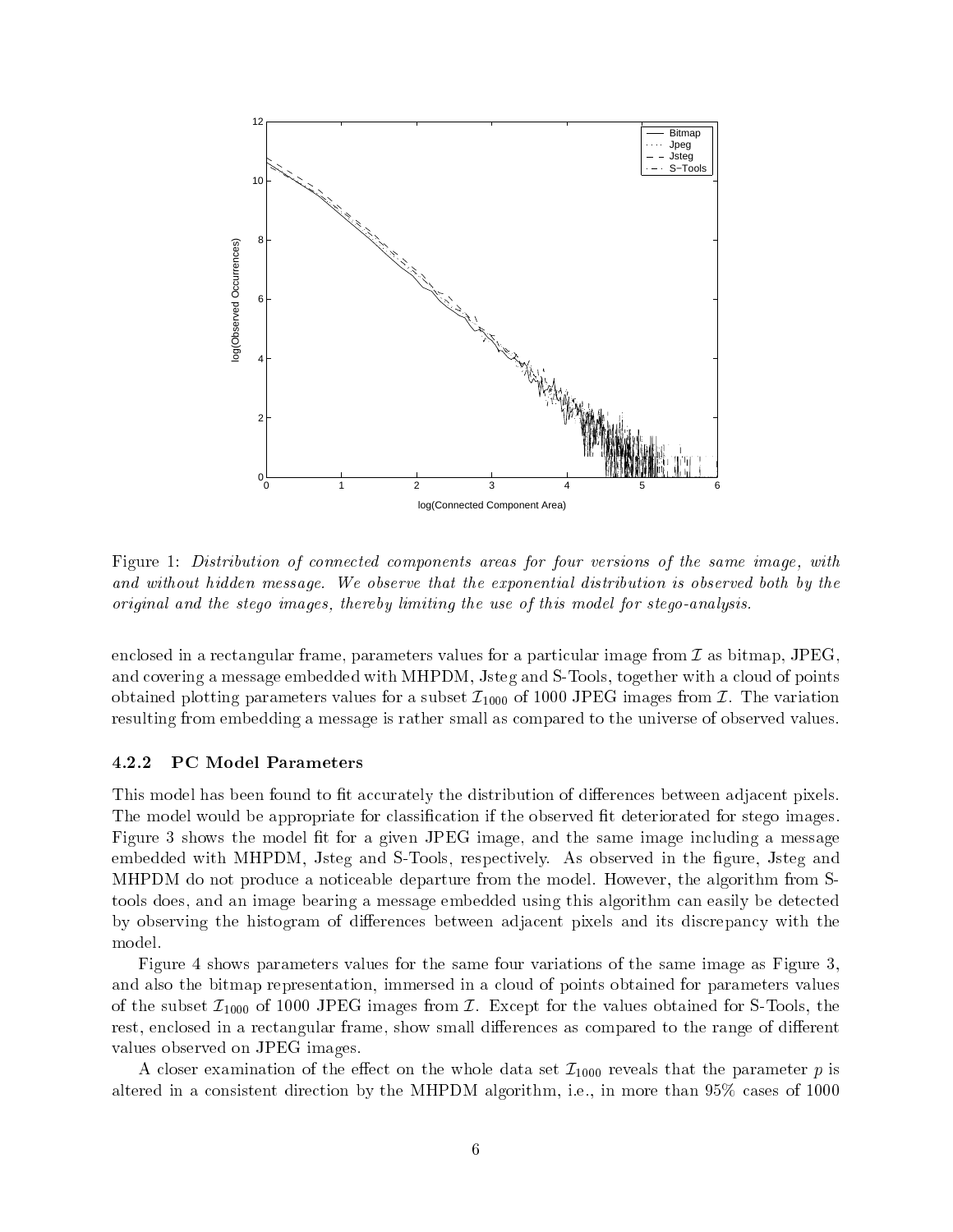

Figure 2: Cloud of Areas Model parameters values for JPEG images and the effect of hiding information on one particular image. Note that the variation due to the hiding process is rather small compared to the intrinsic variability of the parameters for this class of natural images.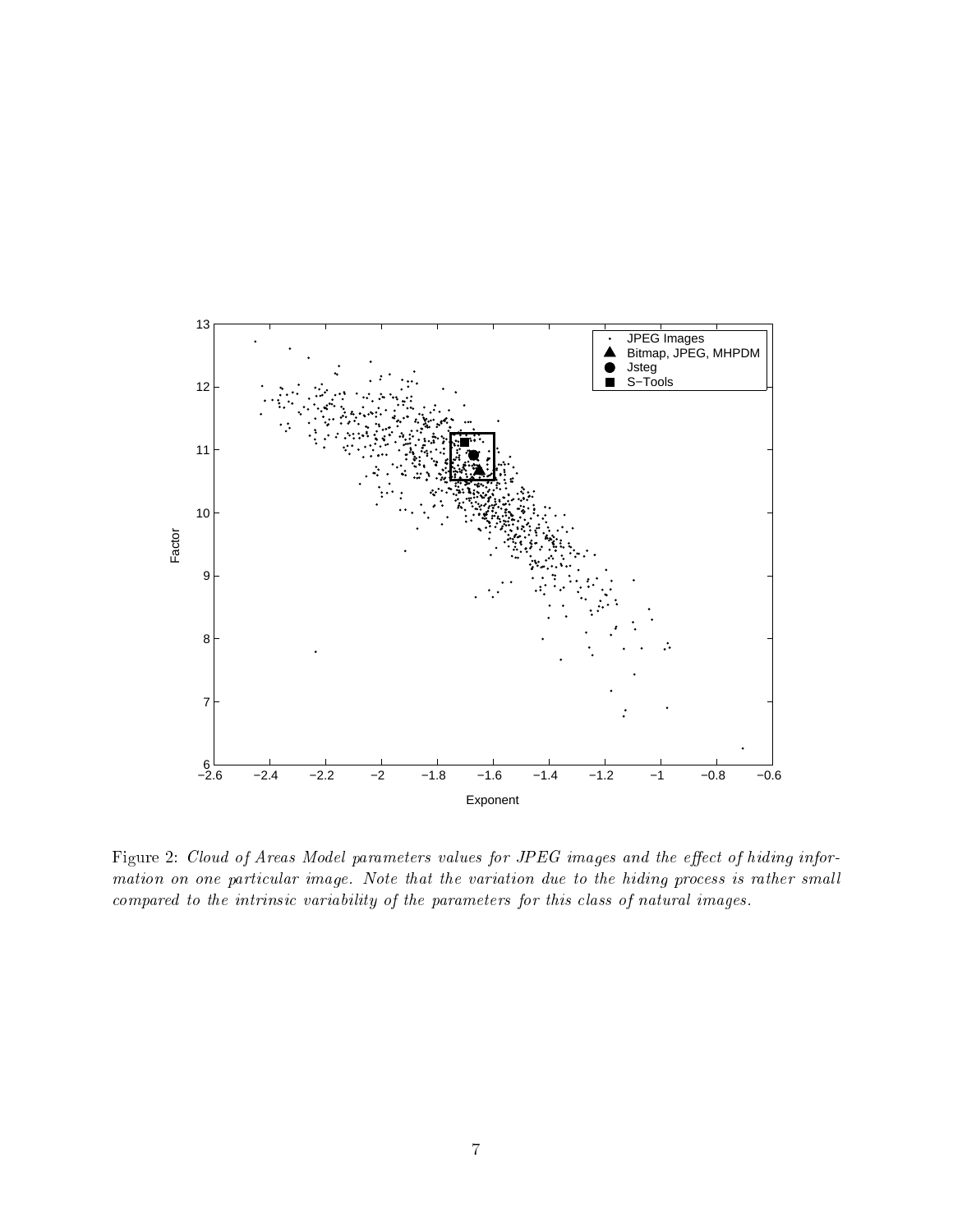

Figure 3: PC Model fit to four versions of the same image. When the message is embedded using the S-Tools algorithm, this can be easily detected due to its discrepancy with the model. For MHPDM and Jsteg stego algorithms, there is a good to the natural images model.

pairs of MHPDM / JPEG images from  $\mathcal{I}_{1000}$ , the stego algorithm causes an increase in the value of p. A histogram of relative differences of parameter  $p$  (the difference divided by the value of p for the JPEG image) is shown in Figure 5 where we observe that practically all values are positive. This consistent bias indicates a potential weakness of MHPDM with respect to stego-analysis based on this model. However, the shift is not large enough to achieve significant classification performance for this class of images, as can be appreciated in Figure 5, showing relative differences smaller than 5% in most ases, and Figure 6, showing very similar histograms of both parameters for 1000 JPEG images and 1000 MHPDM stego images from  $\mathcal{I}_{1000}$ .

## 4.2.3 Differentially Laplacian Model

For the Differentially Laplacian Model experiments we select  $k^2-1$  coefficients pseudo-randomly with a uniform distribution in the interval  $(-1,1)$  and choose one more coefficient so that the overall coefficient sum is zero. As previously observed for the PC Model, the fit of the Differentially Laplacian Model does not deteriorate significantly when hidden data is embedded. This was the case observed for several values of parameter  $k$  and different images.

Also, for a fixed linear combination T, if we denote by  $T(I) = {T(block_{i,j}(I))}$  where  $block_{i,j}(I)$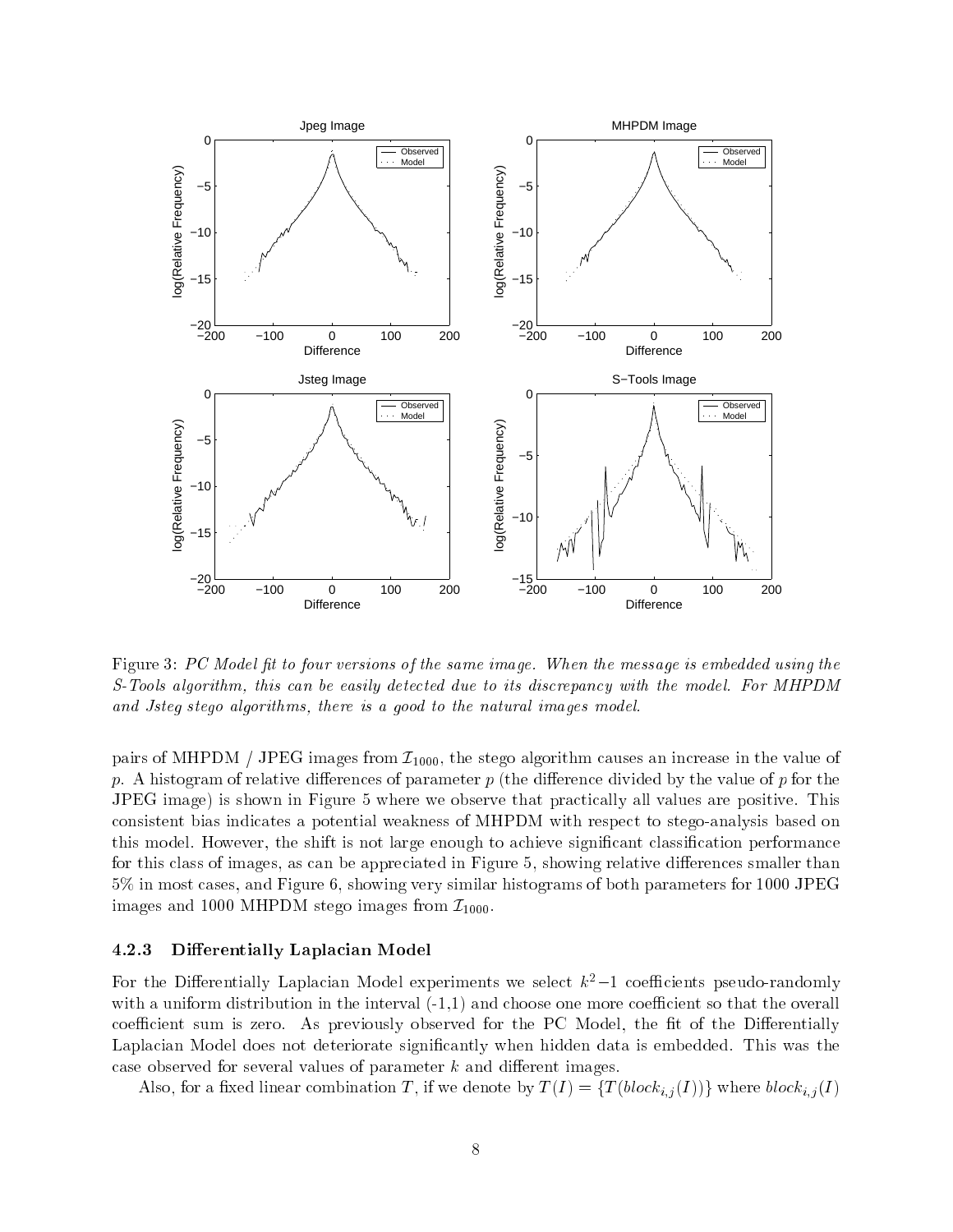

Figure 4: Cloud of PC Model parameters values for JPEG images and the effect of hiding information on one particular image. Enclosed in a frame are values for bitmap, JPEG, Jsteg and MHPDM versions of the same image. The value for the same image processed with S-Tools, outside the frame, clearly shows that S-Tools produces easy to detect non-natural images (following this model), while MHPDM and Jsteg do produce what are considered legitimate natural images.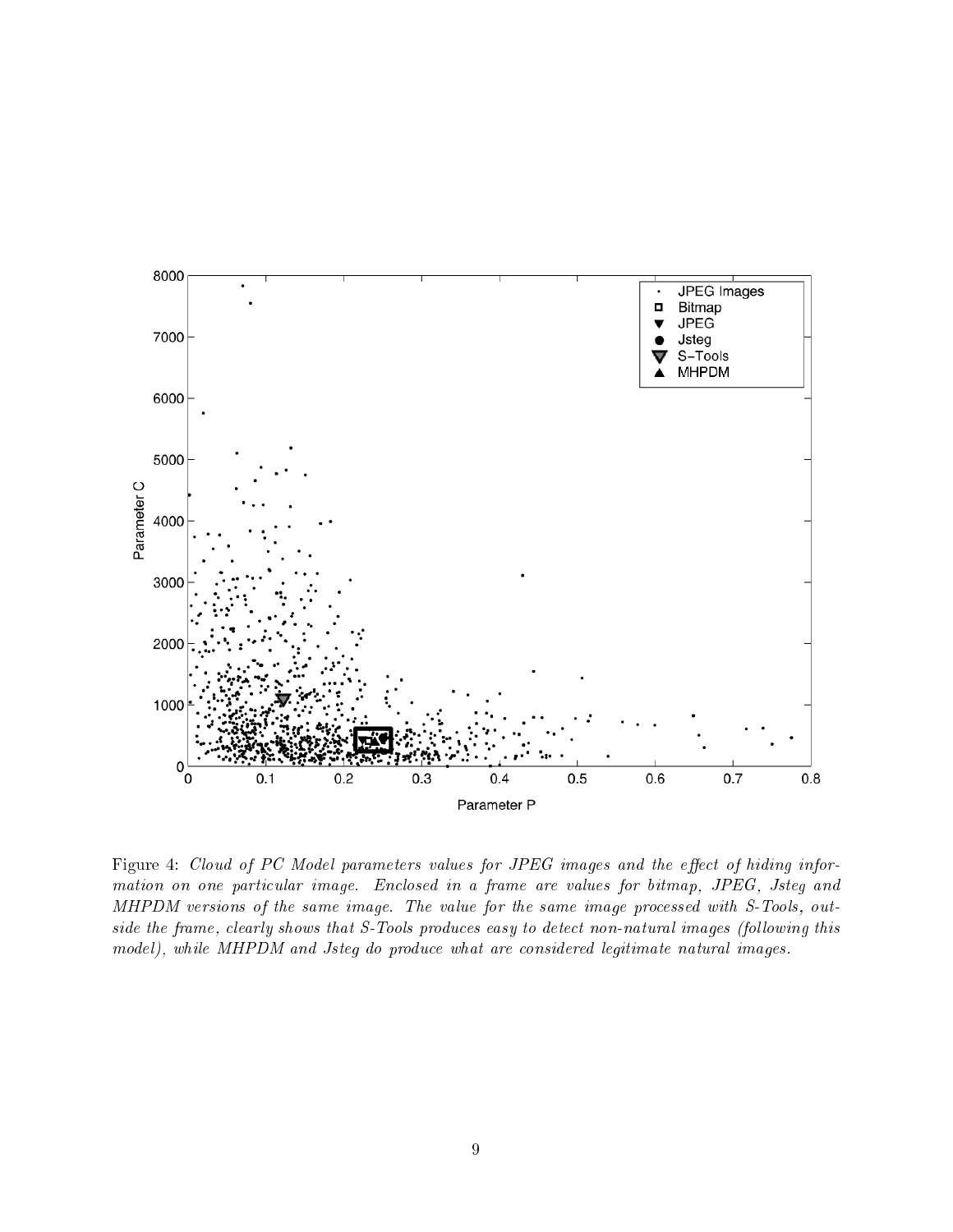

Figure 5: Histogram of relative differences between parameter p of PC Model for a MHPDM image and its corresponding JPEG image. We observe that values of relative differences (difference divided by the value of p for JPEG image) are mostly smaller than  $5\%$  and practically all values are positive.



Figure 6: Histograms of PC Model parameters for JPEG and MHPDM images. We observe that the parameters distributions are similar for natural and stego images.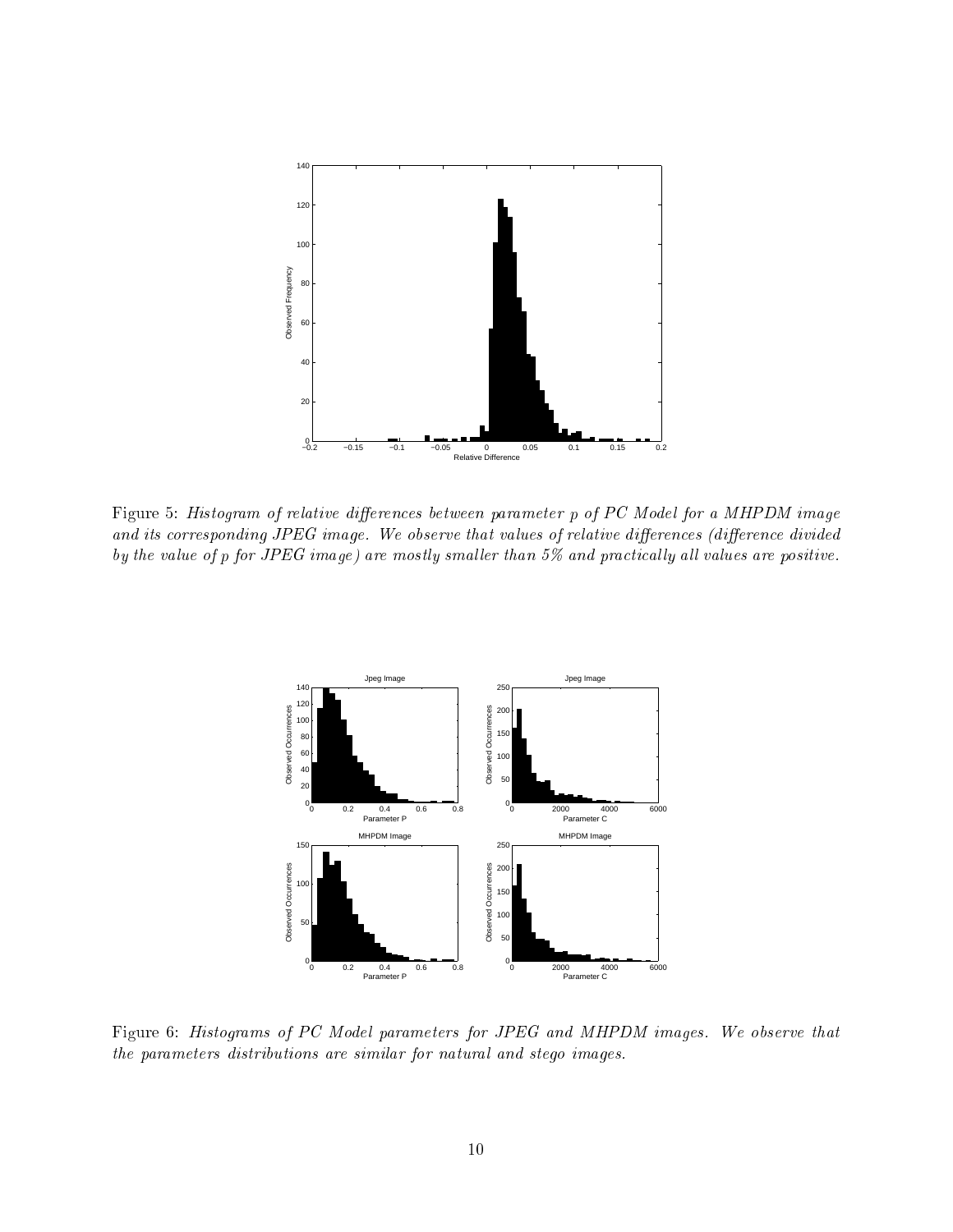

Figure 7: Parameter distribution for the Differentially Laplacian Model for the four classes of images. We observe very similar distributions, indicating that the model is not powerful enough to detect stego images.

varies along all k -k blo
ks of a partition of I, estimations of mean, standard deviation and kurtosis of  $T(I)$  do not aid in the classification process.

Figure 7 shows a log normalized histogram of the values al
ulated for a xed 5 - 5 linear ombination of pixels values, on a JPEG image and the same image in
luding a message embedded with MHPDM, Jsteg, and S-Tools. The four plots are very similar.

### 4.2.4 Statistics of Wavelet Coefficients

In this subsection, we consider the analysis of statistics on wavelet-transform coefficients of images. In particular, we considered, as features for classification, estimations of mean, standard deviation, skewness, and kurtosis of several statistics calculated from Haar wavelet coefficients on log-contrast images. The investigation focused on the MHPDM algorithm. We experimented with differences and sums of pairs of coefficients taken from horizontal, vertical and diagonal wavelet bands. In particular, denoting by  $h_{i,j}$  a coefficient in the horizontal band of the first level decomposition of a N - <sup>M</sup> image, we found that the estimated kurtosis of hi;j+1 hi;j with <sup>0</sup> <sup>i</sup> <sup>&</sup>lt; N=2,  $0 \lt j \lt M/2$ , is consistently altered for stego images. Stego images showed a higher kurtosis than their corresponding JPEG images in more than 95% cases of the set  $\mathcal{I}_{1000}$  of 1000 pairs of images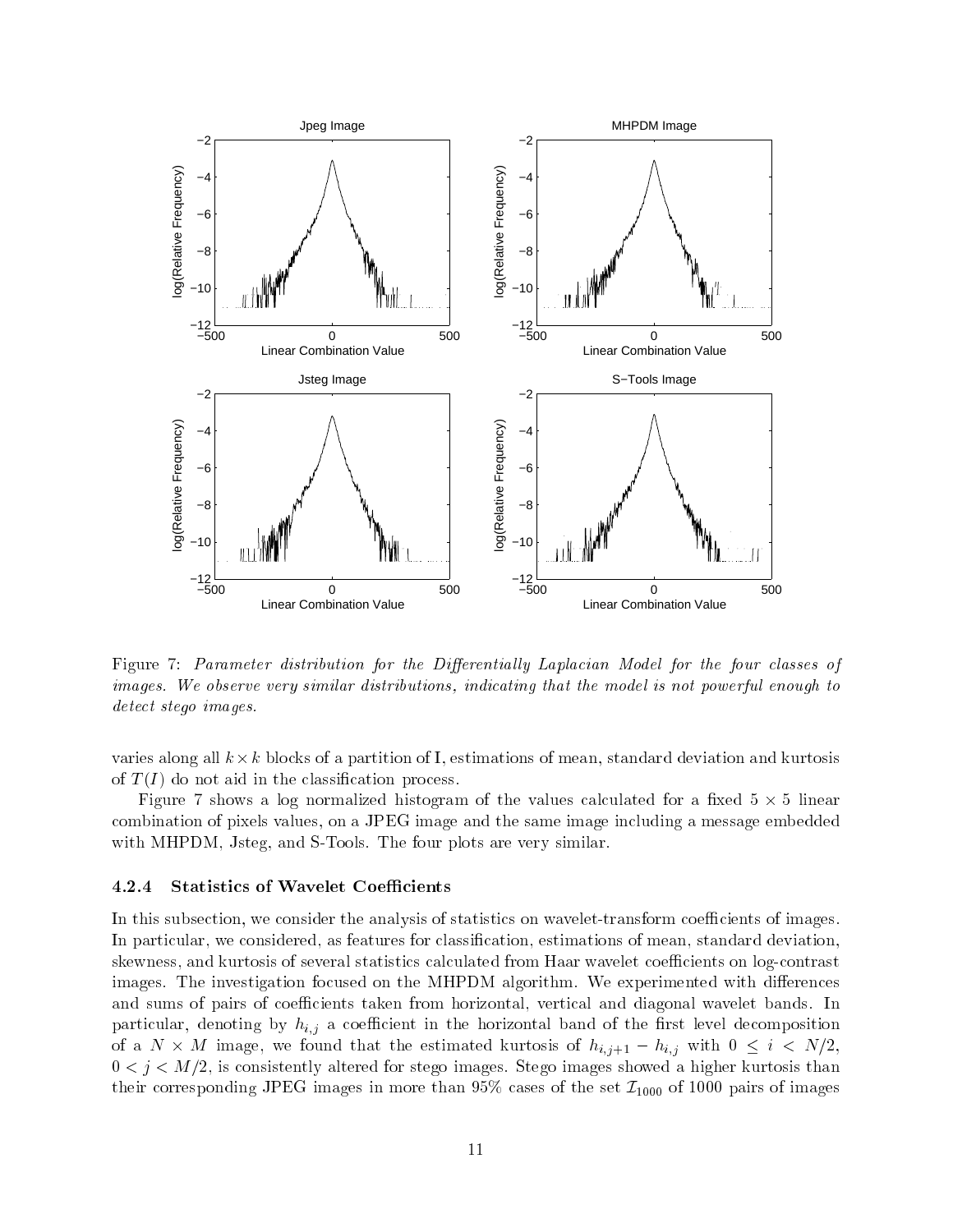

Figure 8: Estimated kurtosis of differences of adjacent horizontal Haar wavelet coefficients. We observe a clear bias in the stego image.

from  $\mathcal I$ . However, the kurtosis variability in this class of natural images is once again quite large, and it seems difficult to fix a threshold that could reliably discriminate between the two groups.

Figure 8 shows the estimated kurtosis of  $h_{i,j+1} - h_{i,j}$  for 20 JPEG and MHPDM stego images from  $I$ . Crosses representing kurtosis of stego images appear always above dots corresponding to JPEG images, but it seems difficult to choose a threshold that would separate the two series of values precisely. Nevertheless, the consistent bias shows that MHPDM images deviate from the natural images class, and can be regarded as a weakness of the method.

#### 4.2.5 **Comparing DCT Coefficients**

An additional area explored for MHPDM was the information from higher order joint statistics of DCT coefficients. The fact that the histogram of each coefficient is preserved separately by the MHPDM algorithm opens the possibility that some joint distribution might be altered, thus aiding in stego-analysis. We consider the collection of 64-dimensional vectors obtained by applying the DCT on  $8 \times 8$  blocks of a log-contrast image, and taking the absolute value of the resulting transform coefficients. We look at absolute values of each  $8 \times 8$  DCT block as a vector in  $\mathbb{R}^{64}$ . Each image of size  $N \times M$  brings  $\frac{N}{8} \frac{M}{8}$  sample vectors. Given a JPEG image and the same image with<br>a message embedded with MHPDM, let  $J = \{j_i\}, S = \{s_i\}, 0 \le i < \frac{N}{8} \frac{M}{8}$ , be the sample vectors<br>in  $\mathbb{R}^{64}$  obta empirical correlation  $w = argmax{\{\hat{\rho}(w.v', I_v)\}}$ , where v is a sample taken from J or S and  $I_v$ is valued 1 or  $-1$  when v is a taken from J or S respectively. Averaging uniformly vectors w computed for several pairs of training images, we seek assigning a high weight to DCT coefficients that aid classification for many images whereas others would receive low weights. Once the average projection vector  $W = \text{mean}(w)$  is determined, classification of an image I consists in calculating the arithmetic average mean $\{W.v_i'\}$ , where  $v_i \in \mathbb{R}^{64}$  ranges over vectors of absolute values of DCT coefficients of  $I$ , and finally using a threshold for the decision that must be fixed according to a trade off between false alarms and hit probabilities (i.e. respectively the probability of incorrectly classifying a natural image as stego and the probability of correctly classifying a stego image as such). The averaged projections were consistently higher for stego images than their corresponding JPEG images in more than 99% cases of a subset  $\mathcal{I}_{test}$  of 1000 pairs of test images from  $\mathcal I$  with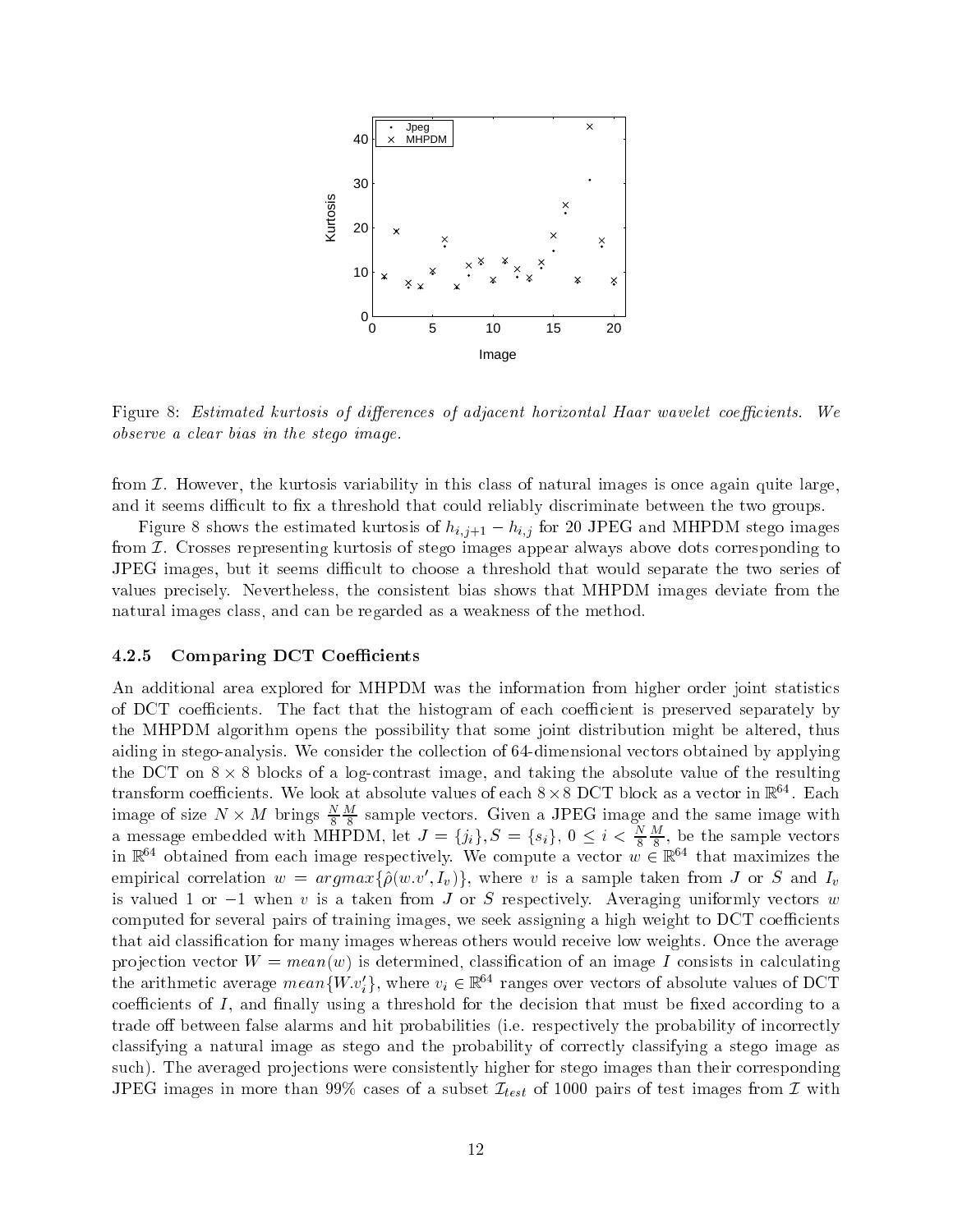

Figure 9: Projection of DCT coefficients. Although the values are similar for the natural and stege images, there is a clear bias, being the value for the stego image always grater than the one for the corresponding natural one.

a training subset  $\mathcal{I}_{train}$  of 400 pairs of images from  $\mathcal{I}$ . Results for a subset of the testing set are shown in Figure 9 where crosses representing values for stego images appear always above circles representing JPEG images. This bias once again indicates a clear modification by MHPDM of the statistics of natural images. However, once again the variability for this large class of natural images is significant and it is impossible to fix a threshold that would work well for most pairs at the same time.

#### 4.2.6 Coefficients Correlations based on Model Parameters

As expected, the MHPDM algorithm reduces the correlation between pairs of JPEG coefficients. However, these correlations vary considerable among natural images, thus they can not be used for classification unless they are tied to some other variables not affected by the steganography algorithm. One alternative is to exploit a possible correlation between Areas Model or PC Model parameters and the correlation between a pair of coefficients. To explore this idea, using canonical correlation analysis [21] on the set  $\mathcal{I}_{1000}$  of 1000 JPEG images, we computed two projections that maximize empirical correlation between projected values: One from the four dimensional space of models parameters<sup>4</sup> and the other from the space of all empirical correlations between absolute values of pairs of coefficients altered by MHPDM. The empirical correlation obtained is high ( $> 0.9$ ) yet the empirical correlation between the projected values and a variable indicating whether an image is natural or stego is practically zero.

<sup>&</sup>lt;sup>4</sup>We recall that the parameters are exponent  $\alpha$  and scaling factor C in Areas Model and shape parameter p and scale parameter c in PC Model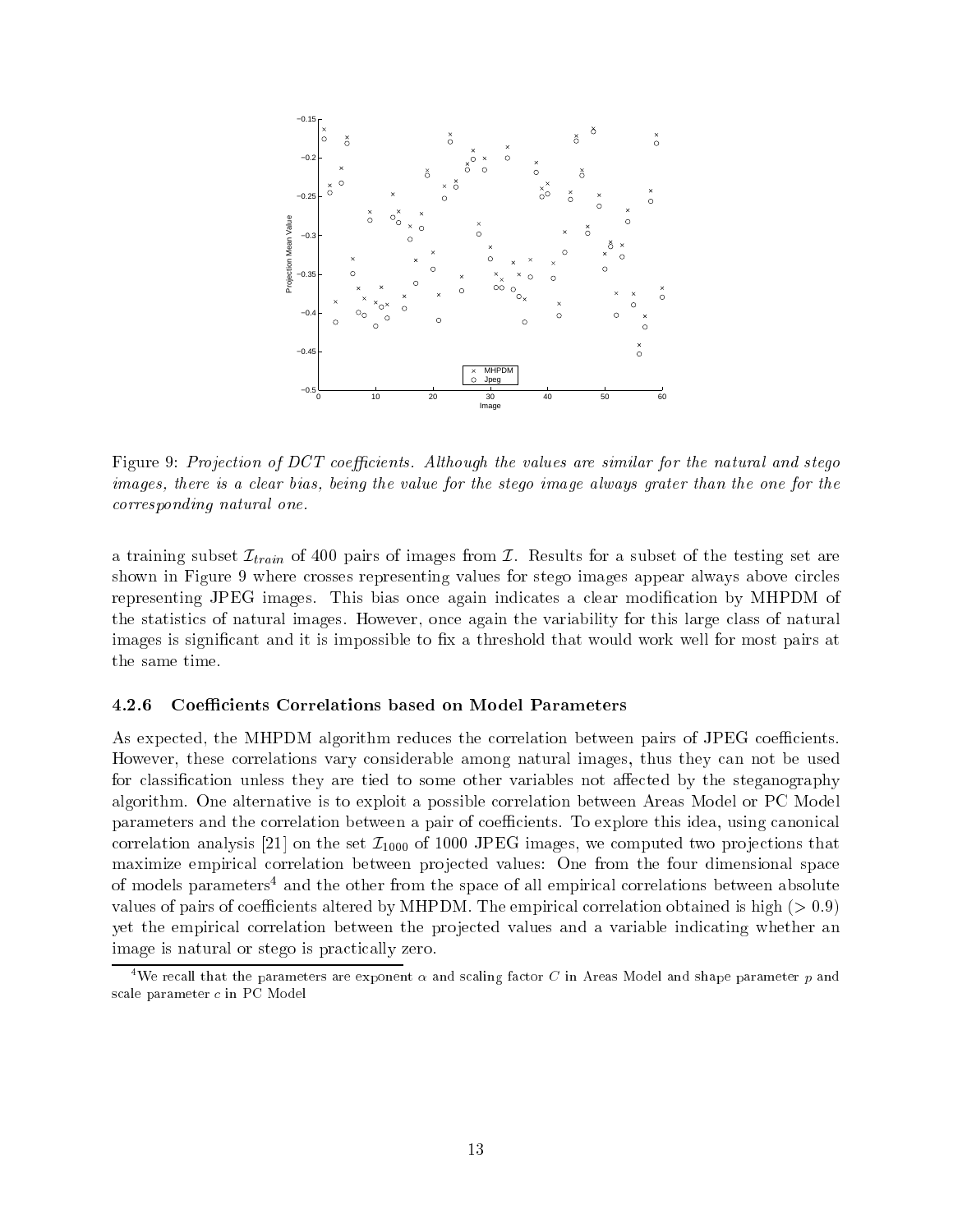#### 4.2.7 Coefficients Correlations Estimation: Exploiting algorithm knowledge in stegoanalysis

Empirical correlations of DCT coefficients vary considerably among natural images. However, it is also possible to look at empirical correlations between empirical correlations for different pairs of coefficients. That is, images that have high correlation between coefficients, say  $a$  and  $b$ , might also have high correlation between a different pair of carefully chosen coefficients  $a'$  and  $b'$ , with high probability. This fact can be exploited particularly for the MHPDM algorithm if we consider that only coefficients with indices 1 through 20 are modified. Based on a set of log-contrast training images, for each pair of absolute values of DCT coefficients a and b in  $A = \{1..20\}$ , we get an estimation  $\hat{\rho}(|a|, |b|)$  of  $\hat{\rho}(|a|, |b|)$  (the empirical correlation between |a| and |b|) based on the empirical correlations between pairs of absolute values of DCT coefficients taken from the set  $B = \{0, 21..63\}$  and use  $\hat{\rho}(|a|, |b|) - \hat{\rho}(|a|, |b|)$  as a feature for classification. To calculate  $\hat{\rho}(|a|, |b|)$ , we determine the projection from the vector v of values  $v_i = \hat{\rho}(|a'|, |b'|)$  to a one-dimensional space that maximizes the empirical correlation with  $\hat{\rho}(|a|,|b|)$ . The set of pairs of coefficients  $(a',b')$  is the set of all possible pairs of coefficients from a subset  $B' \subset B$ , where highly quantized coefficients are discarded. Once this projection w is determined, we use a linear fitting from  $w.v'$  to  $\hat{\rho}(|a|, |b|)$ over the set of training images and use this polynomial to calculate  $\hat{\rho}(|a|, |b|)$ . Having determined the estimator  $\hat{\rho}$  of  $\hat{\rho}$  for all pairs (|a|, |b|) we can calculate features  $\hat{\rho}(|a|,|b|)$  -  $\hat{\rho}(|a|,|b|)$  for the set of training images and determine a projection from the space of features to a one dimensional space that maximizes the empirical correlation with a variable valued 1 for natural images and -1 for stego images. Classifying an image consist of comparing the projection of its features with a given threshold, which is chosen to determine an operating point in the "hit/false alarm" plane. as described below. This technique achieved the best classifications results. Figure 10 shows false alarm probability vs. hit probability for an experiment on a subset  $\mathcal{I}_{train'}$  of 800 training pairs of JPEG/stego images from  $\mathcal I$  and a subset  $\mathcal I_{test'}$  of 600 test pairs from  $\mathcal I$ . The plot is obtained varying the classification threshold. Fixing its value is a trade off between these two probabilities, i.e., given the probability of correctly classifying an image as being stego (hit probability) there is an implicit probability of mistaking a natural image as stego (false alarm probability). Of course when designing a test the goal is for the plot to be as far apart as possible to the dotted line that represents simply selecting randomly with equal probabilities between the two classes (assuming they are equally probable). Thus, Figure 10 shows that the test described achieves significantly reliable detection of stego-images.

#### $\overline{5}$ Conclusions

We have studied the effect of applying popular steganography algorithms on different statistical models of natural images. On one hand, we observed that some popular stego algorithms consistently bias these statistics for some of the most fundamental models. On the other hand, the intrinsic variability of these statistics is so high, for the class of images studied, that this bias induced by hiding "unnatural" information is not sufficient in general to move the results outside of the "natural" range, unless knowledge of the embedding algorithm is available and exploited. The best classification results were obtained in the latter case.

These experimental results lead us to conclusions in two directions. First, regarding faithful models of natural images, it seems that the reported efforts so far are not sufficient to clearly exclude some "non-natural" images, for example those obtained by artificially embedding hidden messages. Thus, there seems to be a need for further refinement of these models. In the stego arena.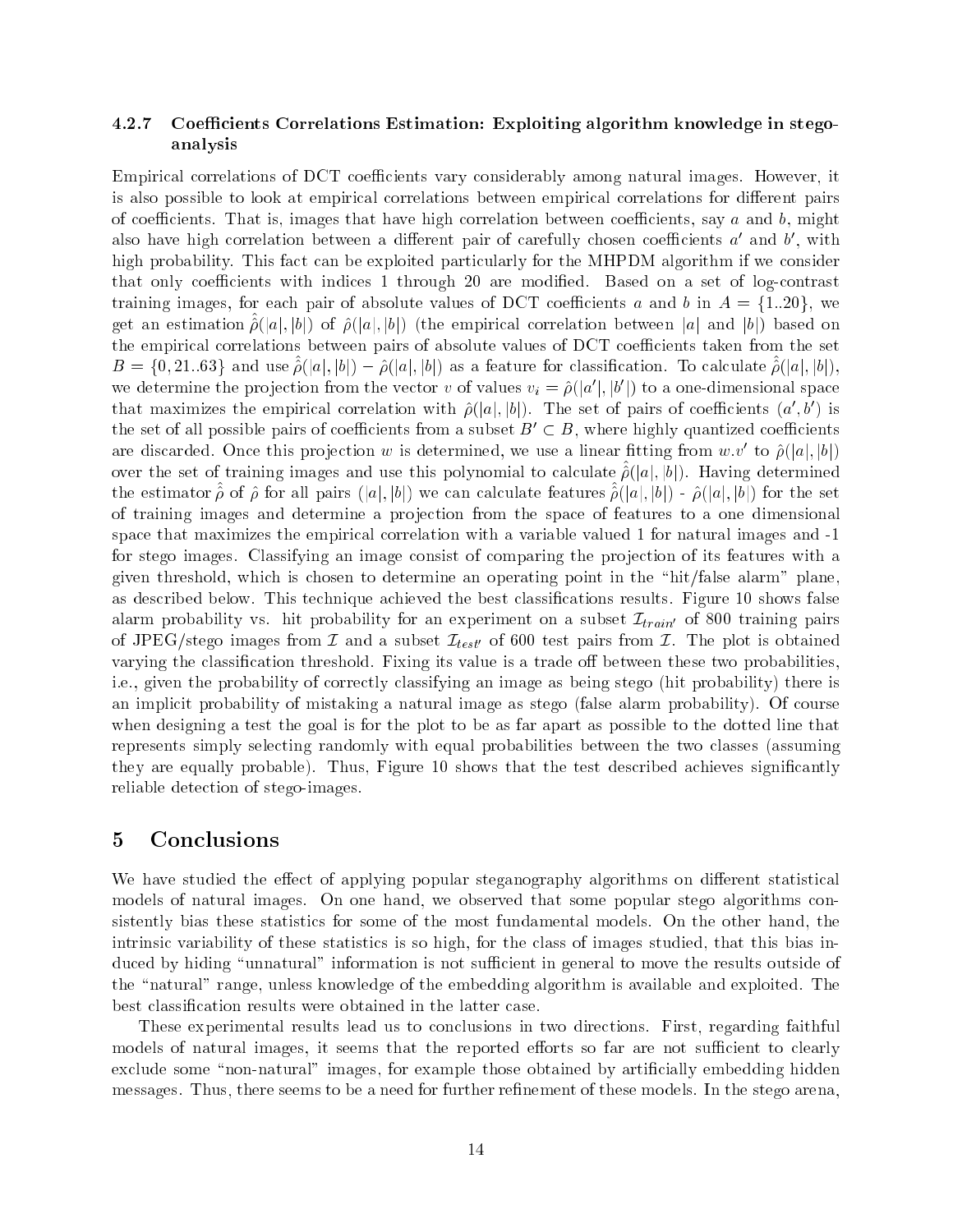

Figure 10: Results using Coefficients Correlations Estimation. The graph shows that this technique, that uses information about the stego algorithm, can detect stego images with significant accuracy.

it is first obvious that stego-analysis is a "cat and mouse" game: Knowing the stego algorithm. a technique can be devised to attack it; and knowing the attack, the stego algorithm can be further modified to mislead the detection procedure. An example is given by Farid's stego-analysis approach  $[6, 7]$ , which was overcome by MHPDM, which in turn, seems to be broken by the results in Section 4.2.7. It would therefore be desirable to have a more fundamental approach to the stego capacity in natural images, preferably based on universal properties and independent of the particular algorithm of choice. Some analysis has been done in this direction in  $[22, 23, 24, 25, 26]$ . An approach based on universal modeling and simulation [27, 28, 29, 30, 31] is currently being pursued. Results on this approach are reported elsewhere [32].

# References

- [1] A. Brown, "S-Tools for Windows.." Shareware,  $\frac{f(p)/f(p.ntua.gr/pub/crypt/mirrors/idea.sec.dsi.unimi.it/code/s-tools4.zip, 1994.$
- [2] D. Upham, "JPEG-JSTEG Modifications of the independent JPEG groups JPEG software for 1-bit steganography in JFIF output files." ftp://ftp.funet.fi/pub/crypt/steganography/.
- [3] N. F. Johnson, Z. Duric, and S. G. Jajodia, *Information Hiding : Steganography and Water*marking - Attacks and Countermeasures. Kluwer Academic, Feb. 2001.
- [4] P. Wayner, Disappearing Cryptography, Second Edition Information Hiding: Steganography and Watermarking. Morgan Kaufmann, Apr. 2002.
- [5] I. Avcibas, N. Memon, and B. Sankur, "Steganalysis using image quality metrics," IEEE *Transactions on Image Processing, vol. 12, pp. 221-229, Feb. 2003.*
- [6] H. Farid, "Detecting hidden messages using higher-order statistical models," in Proc. ICIP2002, vol. 2, (Rochester, NY), pp. II-905-II-908, 2002.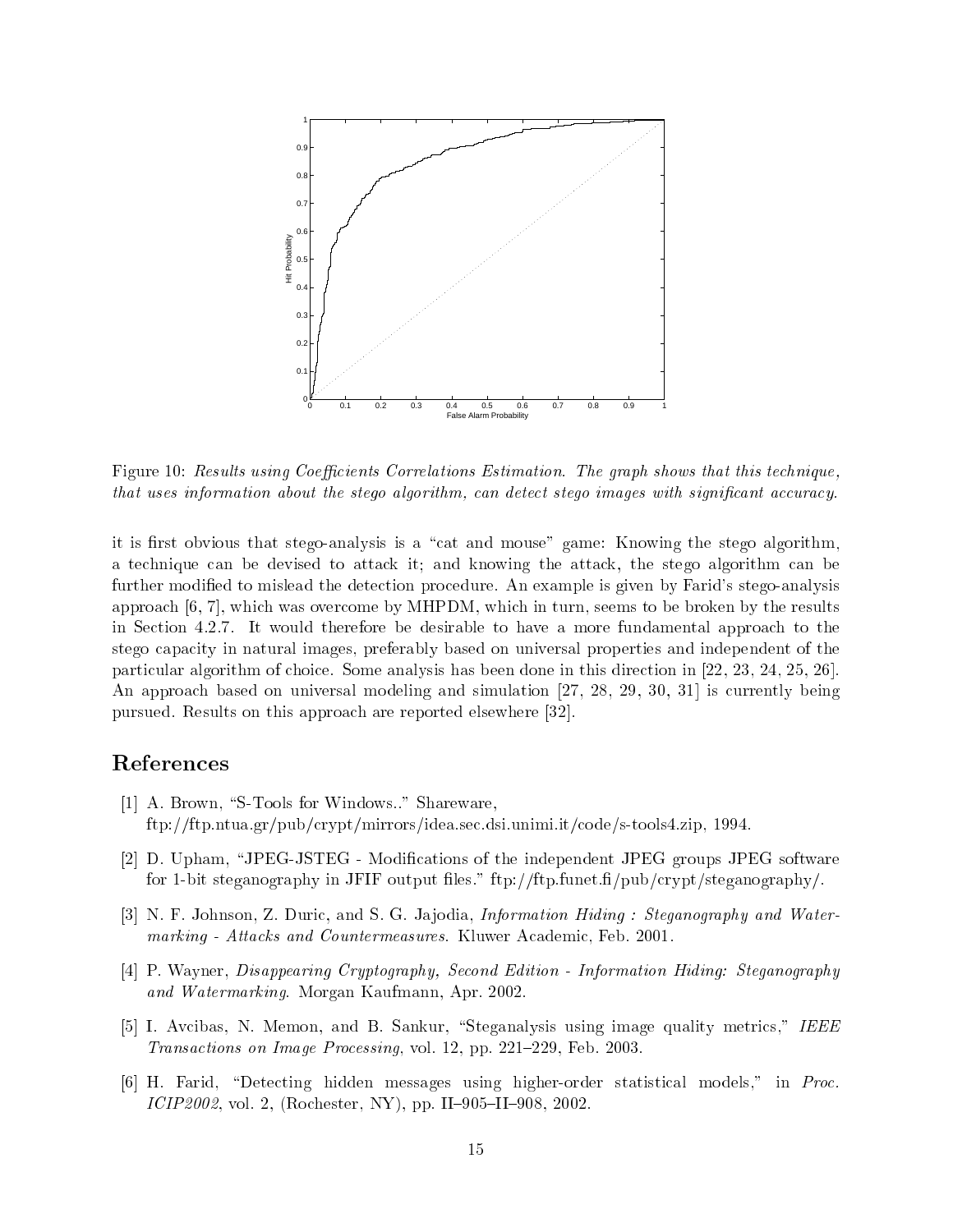- [7] H. Farid, "Detecting hidden messages using higher-order statistics and support vector machines," in Proc. of the 5th International Workshop of Information Hiding, (Noordwijkerhout, The Netherlands), O
t. 2002.
- [8] R. Tzschoppe, R. Bäuml, J. B. Huber, and A. Kaup, "Steganographic system based on higherorder statistics," in Proc. SPIE Vol. 5020, Security and Watermarking of Multimedia Contents V, (Santa Clara, CA), 2003.
- [9] J. J. Eggers, R. Bäuml, and B. Girod, "A communications approach to image steganography," in Pro
. SPIE Vol. 4675, Se
urity and Watermarking of Multimedia Contents IV, (San Jose, CA), Jan. 2002.
- [10] J. L. Mitchell and W. B. Pennebaker, *JPEG Still Image Data Compression Standard*. Van Nostrand Reinhold, 1993.
- [11] Y. Gousseau and J. M. Morel, "Are natural images of bounded variation," SIAM Journal on *Mathematical Analysis*, vol. 33, no. 3, pp.  $634–648$ ,  $2001$ .
- [12] L. Alvarez, Y. Gousseau, and J. M. Morel, "The size of objects in natural images." CMLA preprint, E
ole Normale Sup. -Ca
han, 1999.
- [13] U. Grenander and A. Srivastava, "Probability models for clutter in natural images," IEEE Transactions on Pattern Analysis and Machine Intelligence, vol. 23, pp. 424-429, Apr. 2001.
- [14] A. Srivastava, X. Liu, and U. Grenander, "Universal analytical forms for modeling image probabilities," IEEE Transactions on Pattern Analysis and Machine Intelligence, vol. 24, pp. 1200– 1214, Sept. 2002.
- [15] U. Grenander, "Towards a theory of natural scenes," tech. rep., Brown University, Providence, RI, 2003. http://www.dam.brown.edu/ptg/publi
ations.shtml.
- [16] U. Grenander, M. I. Miller, and P. Tyagi, "Transported generator clutter models," monograph of enter for imaging s
ien
es, Johns Hopkins University, 1999.
- [17] M. L. Green, "Statistics of images, the TV algorithm of Rudin-Osher-Fatemi for image denoising and an improved denoising algorithm," te
h. rep., University of California, Los Angeles, CA, Oct. 2002. http://www.math.ucla.edu/imagers/htmls/reports.html.
- [18] A. Netravali and J. O. Limb, "Picture coding: A review," Proc. IEEE, vol. 68, pp. 366-406, 1980.
- [19] J. Huang and D. Mumford, "Statistics of natural images and models," in Proc. Computer Vision and Pattern Re
ognition-Volume 1, (Fort Collins, Colorado), June 1999.
- [20] M. Abramowitz and I. A. Stegun, Handbook of Mathematical Functions with Formulas, Graphs, and Mathemati
al Tables, 10th printing, vol. 55 of National Bureau of Standards Applied Mathematics. Washington D.C.: U.S. Government Printing Office, Dec. 1972.
- [21] H. Hotelling, "Relations between two sets of variates,"  $Biometrica$ , vol. 28, pp. 321-377, 1936.
- [22] C. Cachin, "An information-theoretic model for steganography," Lecture Notes in Computer Science, vol. 1525, pp. 306-318, 1998.